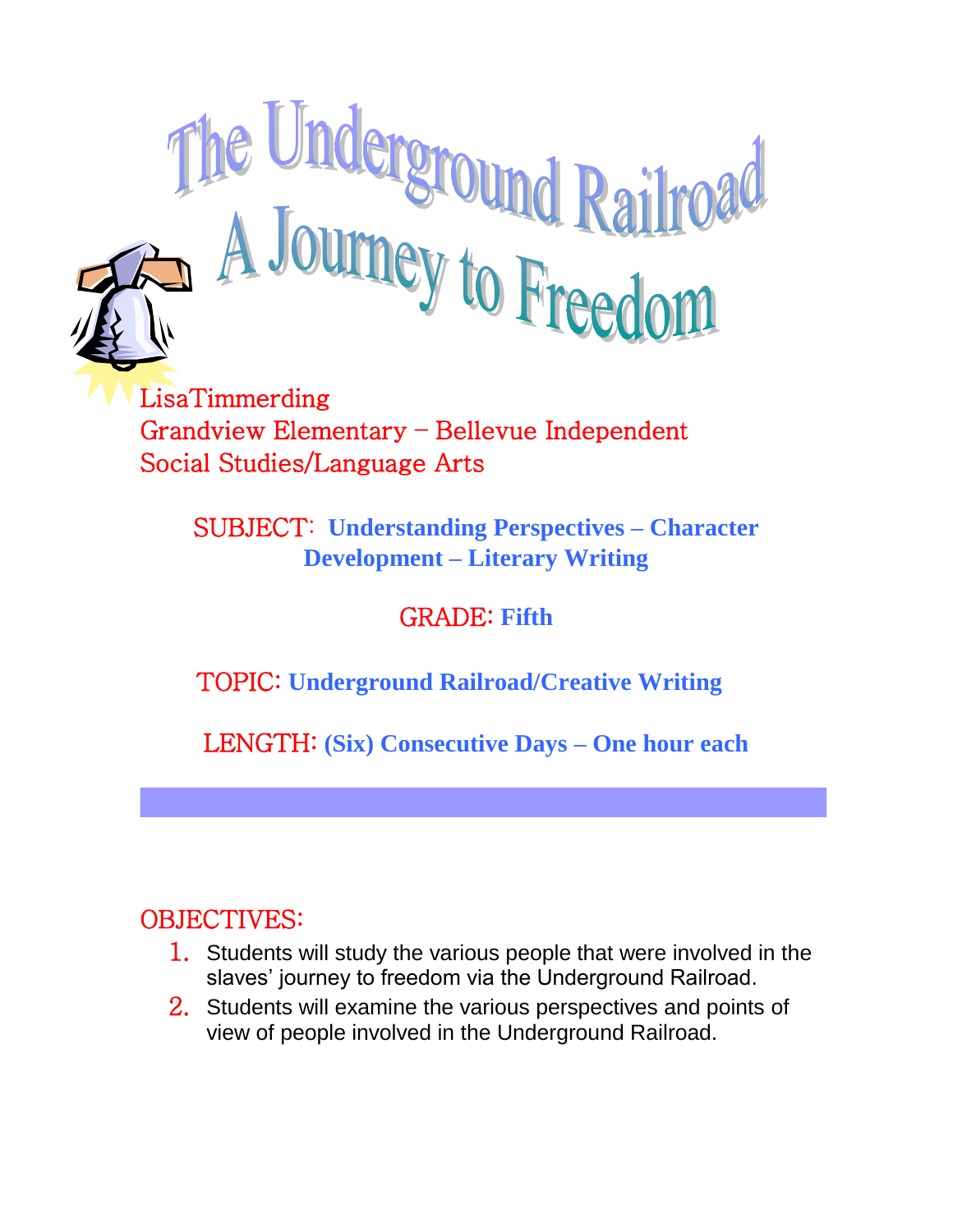- 3. Students will gain knowledge of the Cincinnati/Northern Kentucky area and its impact on freedom and the abolition of slavery.
- 4. Through creative writing, students will demonstrate an understanding of the risks involved and the moral dilemma that many people felt when deciding whether or not to be involved in slavery and freedom.

## CONNECTIONS:

- 1.11 Students write using appropriate forms, conventions, and styles to communicate ideas and information to different audiences for different purposes.
- 2.14 Students understand the democratic principles of justice, equality, responsibility, and freedom and apply them to real-life situations.
- 2.16 Students observe, analyze, and interpret human behaviors, social groupings, and institutions to better understand people and the relationships among individuals and among groups.
- 2.20 Students understand, analyze, and interpret historical events, conditions, trends, and issues to develop historical perspective.

#### CONTEXT:

The students have had practice writing a personal piece and are at the point where they are ready to draft a literary piece of writing. They are knowledgeable of the writing process and have had some exposure to the concepts related to the Underground Railroad.

### MATERIALS:

- 1. *Freedom River* By Doreen Rappaport
- 2. *His Promised Land: The Autobiography of John P. Parker, Former Slave and Conductor on the Underground Railroad* - Edited by Stuart Seely Sprague.
- 3. *A Good Night for Freedom* By Barbara Olenyik Morrow
- 4. *The Patchwork Path* By Bettye Stroud
- 5. *Almost to Freedom* By Vaunda Micheaux Nelson
- 6. *Reminiscences of Levi Coffin* By Levi Coffin
- 7. Chart paper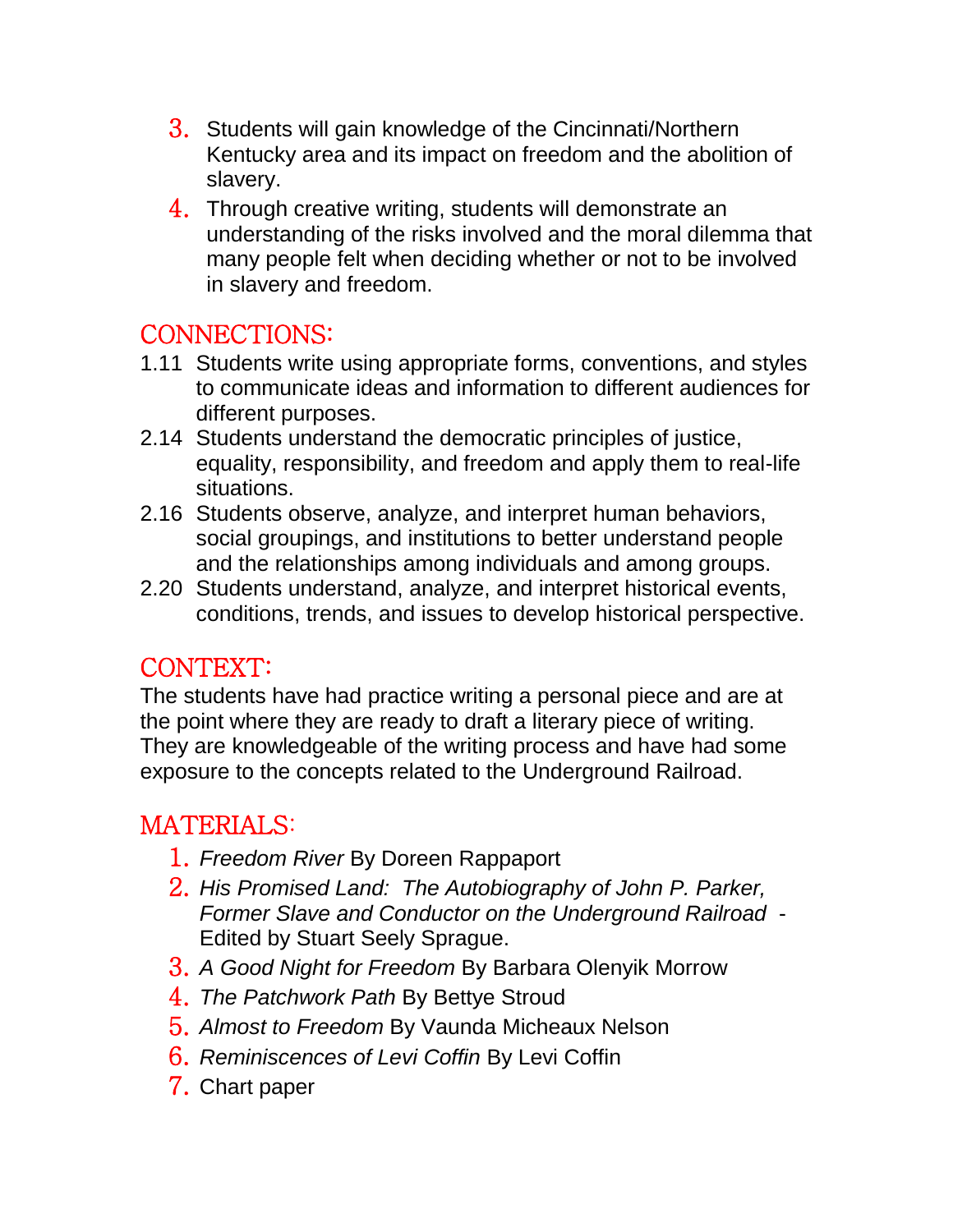8. Markers

- 9. Understanding character worksheet
- 10. Prewriting graphic organizer for short stories

### PROCEDURE:

Day  $1 -$ 

Assess prior knowledge by having students complete a KWL chart related to the Underground Railroad.

Introduce the topic of the Underground Railroad by reading *Almost to Freedom* to the students.

Discuss the vocabulary terms perspective and point of view. Discuss the perspective/point of view from which *Almost to Freedom* was written.

Place students in groups and allow them to develop a list of the various perspectives from which they could draft a story.

# Day  $2 -$

Read *A Good Night for Freedom* to students.

Record various UGRR vocabulary terms that have been covered so far into Writer's Notebooks.

Discuss character traits of people involved in slavery or freedom. Place students in groups once again, allow them to complete the Understanding Character worksheet and then discuss as a whole group.

Students will also complete the setting (when/where) portion of the worksheet based on the characters chosen.

# Day  $3 -$

Read the portion of *His Promised Land* in which John Parker frees the couple with the baby by snatching it from the master's bedroom. Read *Freedom River* to students.

Assign students to complete a Writer's Notebook entry based on John Parker's actions and the emotions that he must have been feeling while snatching the baby. How would you react? Would you try to save it?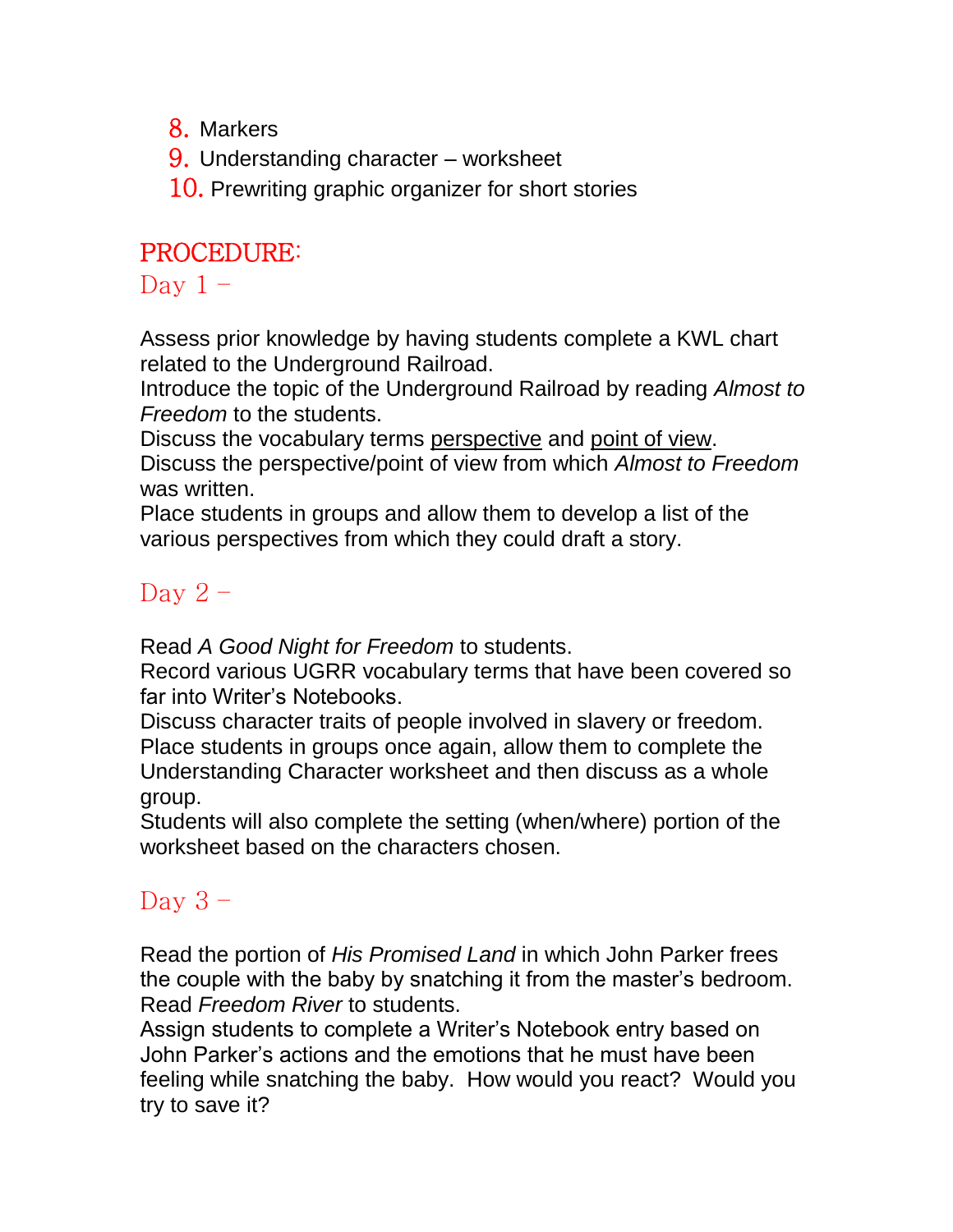### Day  $4 -$

Read the story of Sally from Levi Coffin's *Reminiscences of Levi Coffin* to students. Share my version of the story titled "A Chance at Freedom."

Students will begin identifying their main character, setting etc. for their creative writing piece.

Students will complete a list of questions to help them begin to develop characterization.

#### Day  $5 -$

Read another story from Levi Coffin's *Reminiscences of Levi Coffin* (stories from Newport).

Allow students to discuss and record additional vocabulary into the Writer's Notebook.

Discuss the importance of including proper historical vocabulary to make the piece realistic.

### Day  $6 -$

Students will begin completing a graphic organizer to summarize the story that they will be writing. They will focus on completing sections dealing with setting, problem, the character's attempts to solve the problem, and resolution.

Students will incorporate an antagonist and protagonist in their story.

### ASSESSMENT:

Students will be assessed on their ability to draft a creative piece that is historically accurate and deals with a character from the time of the Underground Railroad.

### RESOURCES:

*Vocabulary*: *North Star* – runaway slaves' clue for their direction. *Jordan River* – geographical divide between the

north and south. "Ohio River"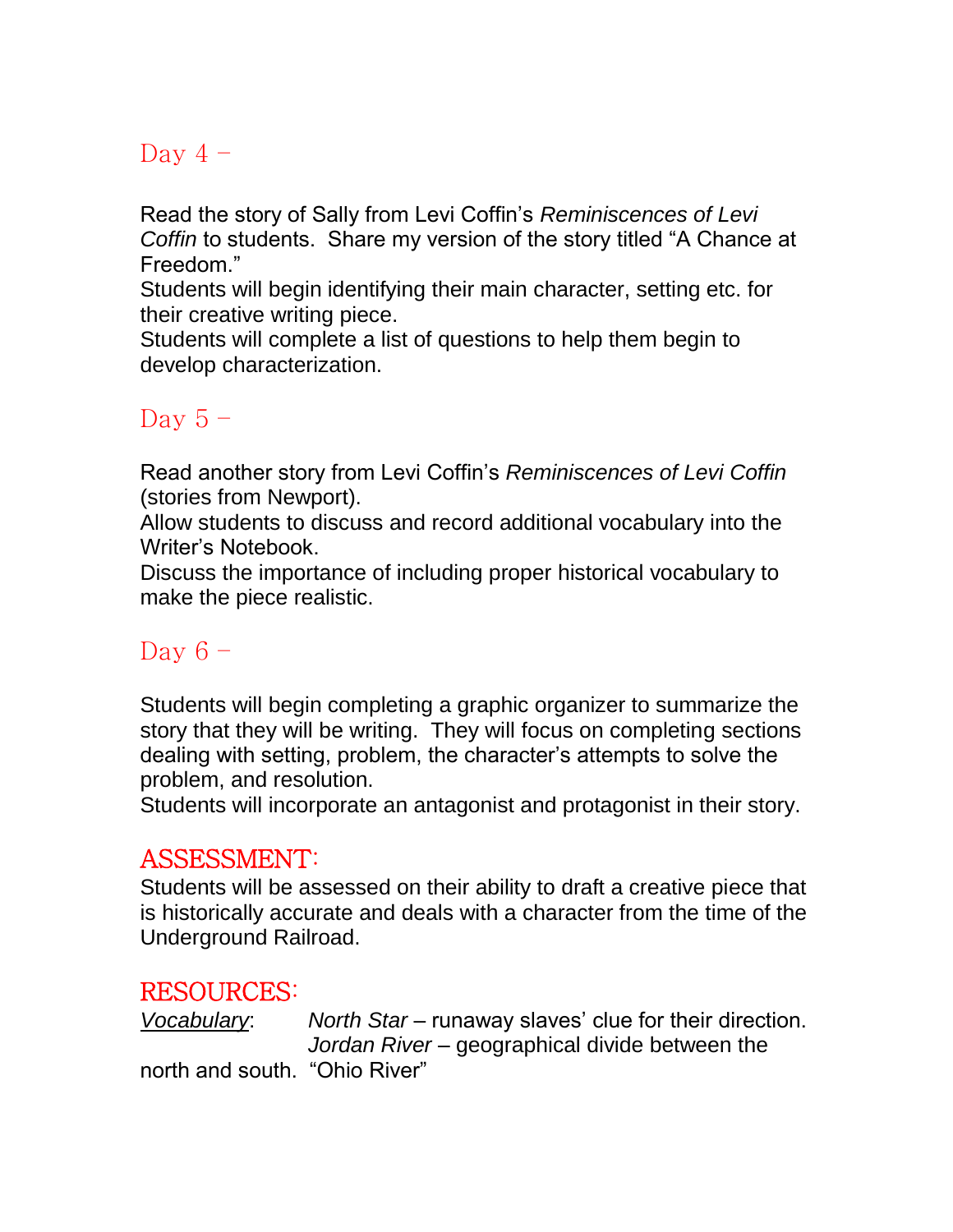|                  | Canaan – ultimate land of freedom for enslaved      |
|------------------|-----------------------------------------------------|
| people.          |                                                     |
|                  | The Promised Land – ultimate land of freedom for    |
| enslaved people. |                                                     |
|                  | Grand Central Station – Covington and Cincinnati    |
|                  | Midnight – Detroit (the way to Canada)              |
|                  | Passenger - a runaway slave.                        |
|                  | Agent – a person who arranged passage for           |
| fugitives.       |                                                     |
|                  | Depot/Terminal – safe houses or churches and        |
|                  | other safe places along the way to freedom.         |
|                  | <i>Packages</i> – hardware (man) dry goods (woman)  |
|                  | Conductor - a person aiding runaways to freedom.    |
|                  | "friend of a friend" – a code so runaways knew they |
|                  | were speaking to someone they could trust.          |

## EXTENSION:

Students will continue to focus on the Underground Railroad when they reach that unit in Social Studies.

Students will continue to draft their creative piece dealing with a character involved in the Underground Railroad.

The fifth grade will take a field trip to Ripley Ohio after hearing the novel by John Parker.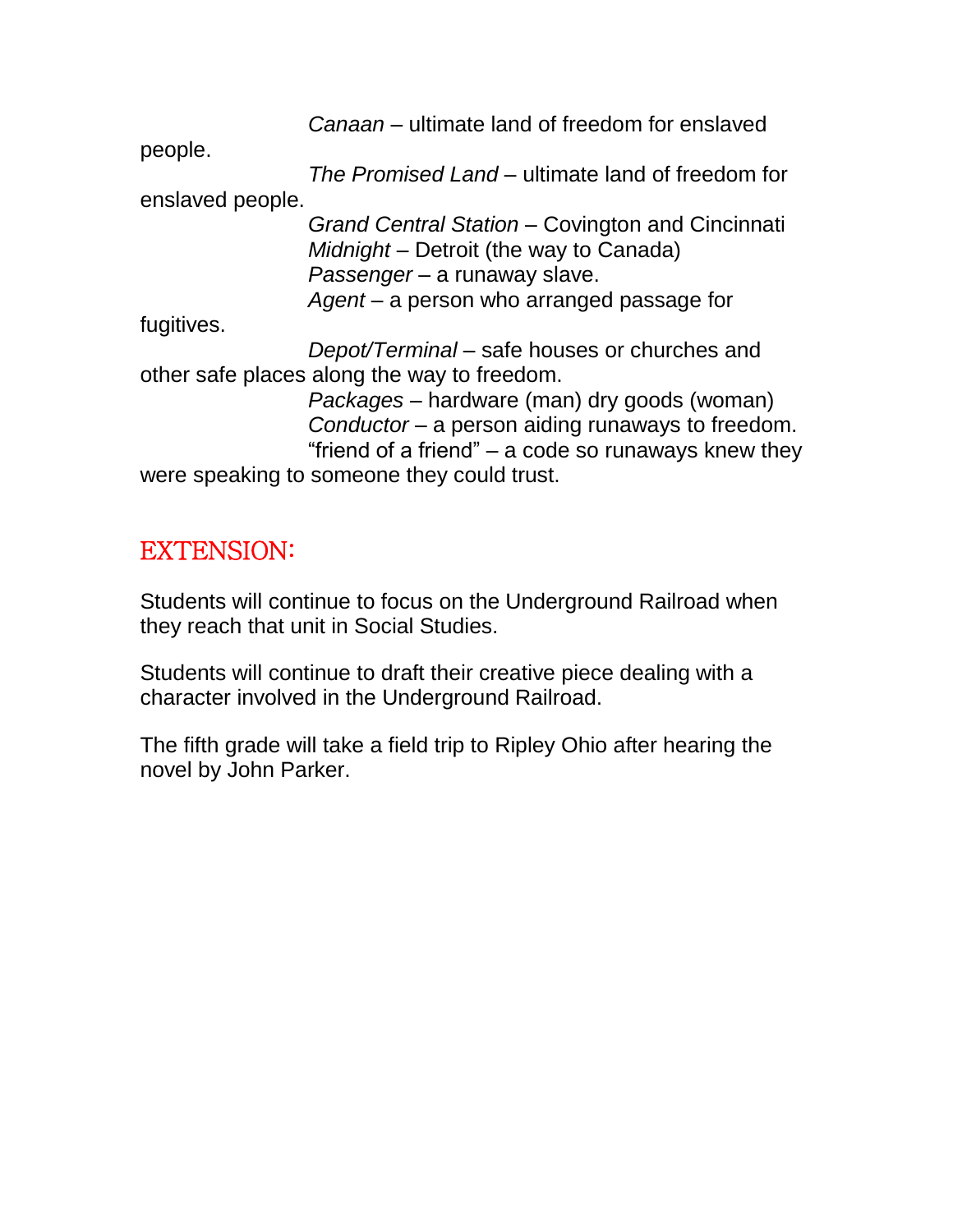#### **Rubric for Historical Fiction Piece**

#### **94 – 100 A**

- Story has a well developed beginning, middle and end with lots of elaborated details, descriptive language and sensory details.
- Focuses on the purpose of solving the character's problem
- Develops characters through thoughts, actions, and descriptions
- $\triangle$  Describes setting
- Creates a title and engaging lead which creates reader interest
- Uses dialogue throughout piece
- Organizes the piece into paragraphs and uses transition words between ideas
- $\triangleleft$  Has an effective closing
- $\triangleleft$  Ideas and details are in a meaningful order
- Few errors in punctuation, capitalization, grammar and spelling which do not interfere with the meaning of the piece.

#### **88 – 93 B**

- \* Story has a developed beginning, middle and end with some elaborated details, descriptive language and sensory details
- Focuses on the purpose of solving the character's problem
- $\triangle$  Develops characters through thoughts, actions or descriptions
- $\div$  States the setting
- Creates a title and lead
- $\div$  Uses some dialogue in piece
- $\triangle$  Organizes the piece into paragraphs and uses some transition words between ideas
- Ideas and details are in order
- Some errors in punctuation, capitalization, grammar and spelling which do not interfere with the meaning of the piece

#### **75 – 87 C**